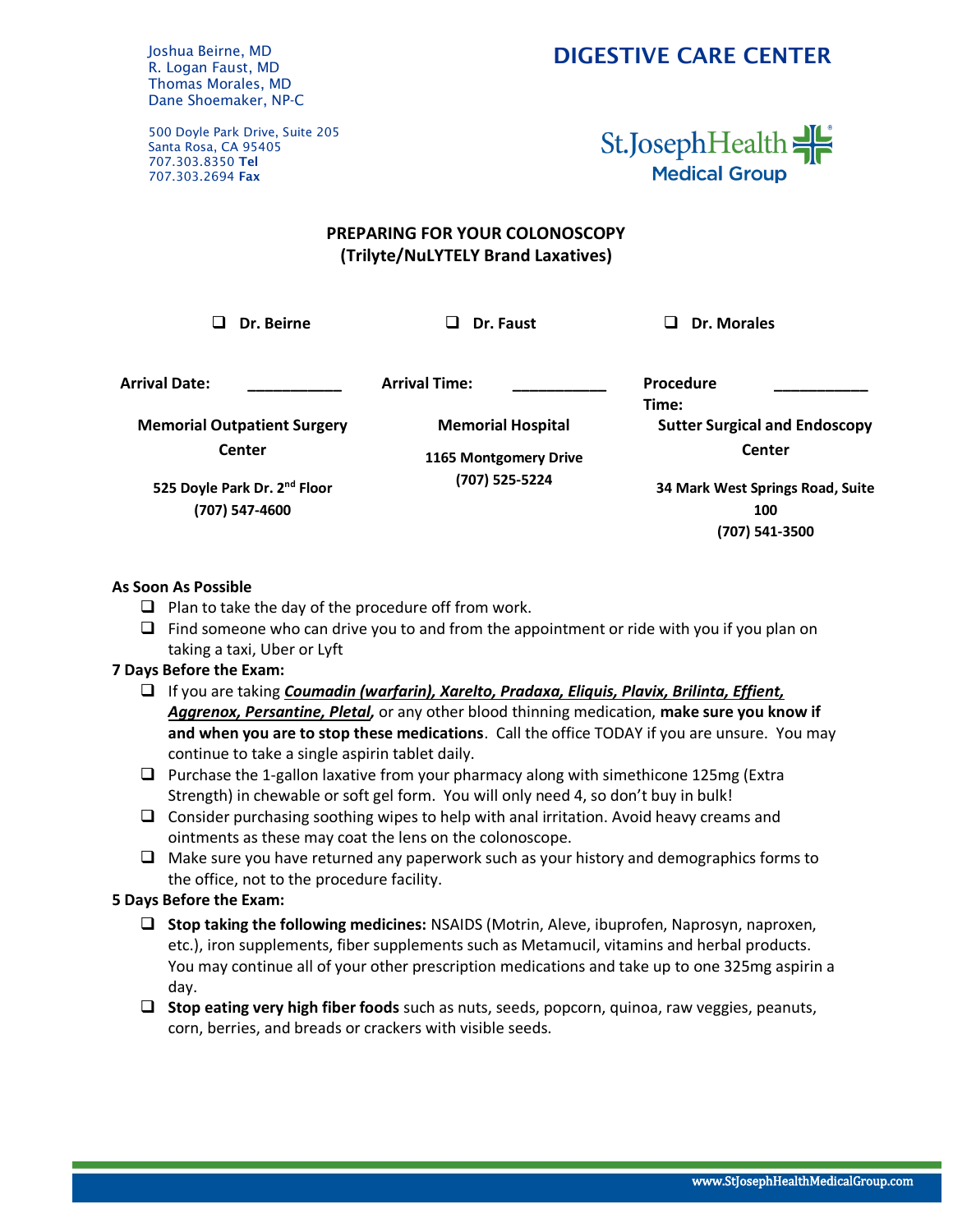Joshua Beirne, MD R. Logan Faust, MD Thomas Morales, MD Dane Shoemaker, NP-C

500 Doyle Park Drive, Suite 205 Santa Rosa, CA 95405 707.303.8350 Tel 707.303.2694 Fax

# St.JosephHealth **Medical Group**

#### **2 Days Before the Exam:**

 $\Box$  Fill the gallon container, shake vigorously and refrigerate overnight as it is generally better tasting when cool. You may add a flavor packet or Crystal Lite for taste if you like.

#### **1 Day Before the Exam (Begin the prep):**

- ❑ Begin a liquid diet. Do not eat anything solid. Drink only liquids the entire day. Examples of liquids include: coffee, tea, (both without any milk or milk products), Jell-O, popsicles, sport drink (nothing red, orange or purple in any product), broth, white grape juice, white cranberry juice, apple juice, soda, vitamin waters (not colored). More liquids will result in a better colon prep, keep you hydrated and feeling less hungry!
- ❑ The only exception to clear liquids is that you may also drink Boost, Ensure or Odwalla beverages (white colored, such as vanilla, only) until 5 pm. Use the sugar free version if needed. **After 5 pm only clear liquids are allowed, no exceptions**.
- ❑ **If you are diabetic** and taking insulin or using an insulin pump, use ½ your daily dosage today. If you are taking oral diabetic medications, take ½ the dosage you usually take. **Otherwise, take your regular medications.**
- ❑ **In the late afternoon, around 3-6 pm, start your laxative:**
	- Step 1: Drink one 8-ounce glass every 10-15 minutes until you have completed **half** of the bottle. Sucking on a lime or lemon between glasses can help with nausea and taste. Step 2: Take your simethicone while you are drinking the laxative, as you are reaching the end of half of the gallon prep.
- Nausea, bloating, cramping and vomiting may occur. This is not uncommon and is uncomfortable but not worrisome. If it does happen, take a break from drinking the prep for 30 minutes. Resume drinking until it is all finished, taking breaks as needed.
- A bowel movement will usually occur within an hour after the  $1<sup>st</sup>$  glass. Don't worry if this does not happen for 3-4 hours. Everyone is different.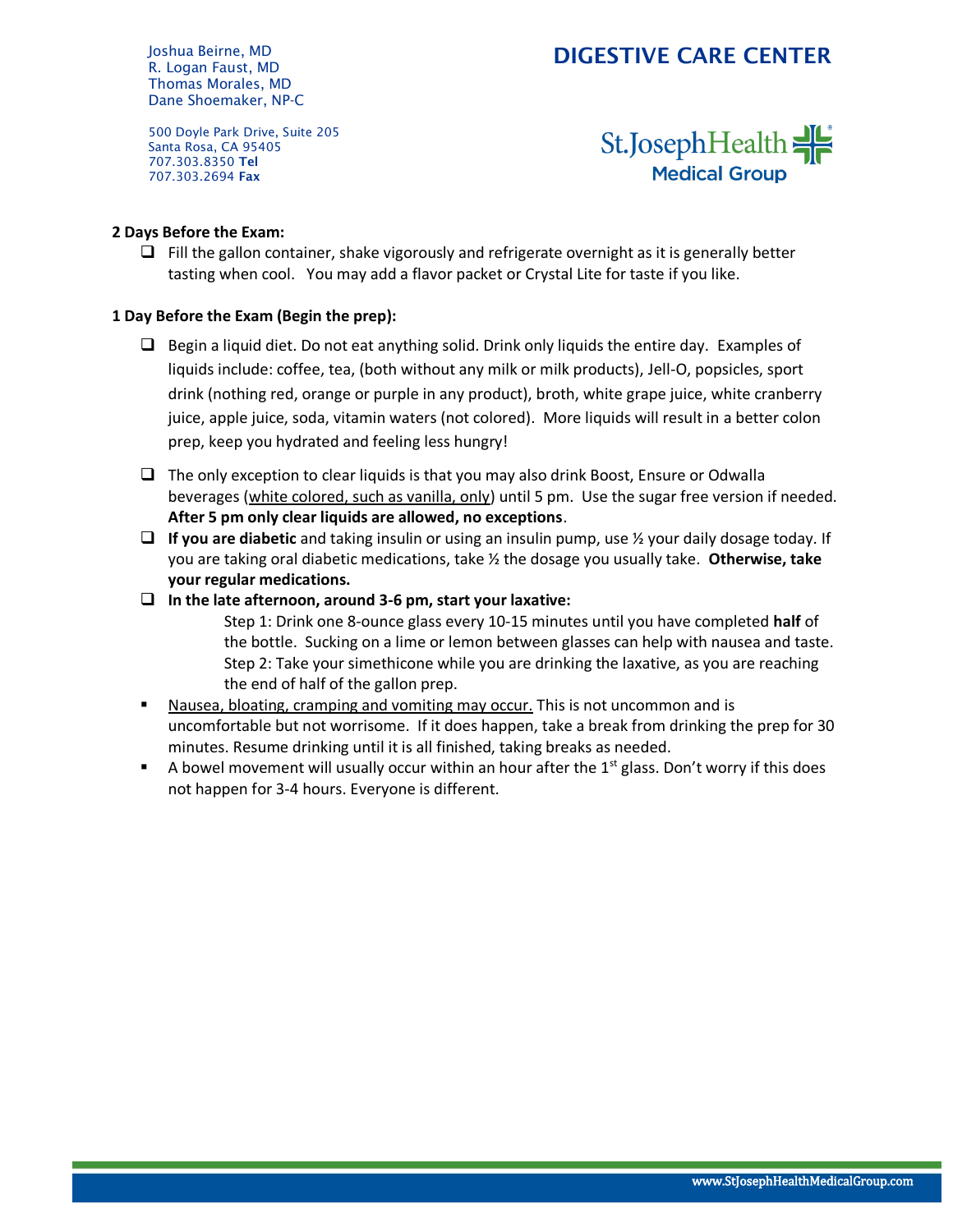Joshua Beirne, MD R. Logan Faust, MD Thomas Morales, MD Dane Shoemaker, NP-C

500 Doyle Park Drive, Suite 205 Santa Rosa, CA 95405 707.303.8350 Tel 707.303.2694 Fax

St.JosephHealth **Medical Group** 

#### **On the Day of Your Procedure:**

- ❑ **No later than three hours before the exam,** (but earlier if you like), repeat steps 1 and 2 as described above, using the remaining one-half gallon of laxative and 2 more simethicone tabs. **It is critical that you complete the entire preparation so that your colon will be very clean and your doctor can see inside properly.**
- ❑ You may have clear liquids and your prescription medications early this morning **but do not drink anything at all beginning 2 hours before the exam until the exam is complete**. Not even a sip of water!
- ❑ Bowel movements will occur that are watery and frequent until the bowel is fully cleansed. The end result should be clear or pale-yellow liquid.
- ❑ **If you are diabetic**, do not take your daily diabetic medication this morning but do take all of your other prescription medicines with the exception of blood thinners. One aspirin is ok.
- ❑ Wear loose comfortable clothing, a short-sleeved shirt (to make it easier to start an IV), and warm socks.
- ❑ **You must have a driver to pick you up.** You cannot drive yourself home. If you do not have someone to drive you home, your procedure will be canceled. You may take a taxi home if you are accompanied by an adult.

*The hardest part is over!* After you arrive for your colonoscopy, you will meet with a nurse who will talk to you about your medical history, start an IV so you can get fluids, and get you settled. After you meet with your doctor, you will be given medication to sedate you and keep you comfortable during your colonoscopy. You will recover after your procedure for about 30 minutes and be given a report with the findings and instructions to take home. The entire process takes about 2-3 hours from the time you arrive until the time you are released.

After the examination you should not drive, work or operate machinery for the remainder of the day as there may be lingering effects of the anesthesia. Everyone is a bit different in this regard.

#### **Confirmation:**

Our office will call you to confirm your appointment about a week before the procedure. **If we leave you a message you must call us back to complete the confirmation.** If we are unable to confirm at least 2 business days in advance we may change the date of your appointment. If your plans change and you need to change the date for any reason, please give us a notice at least a week in advance so that